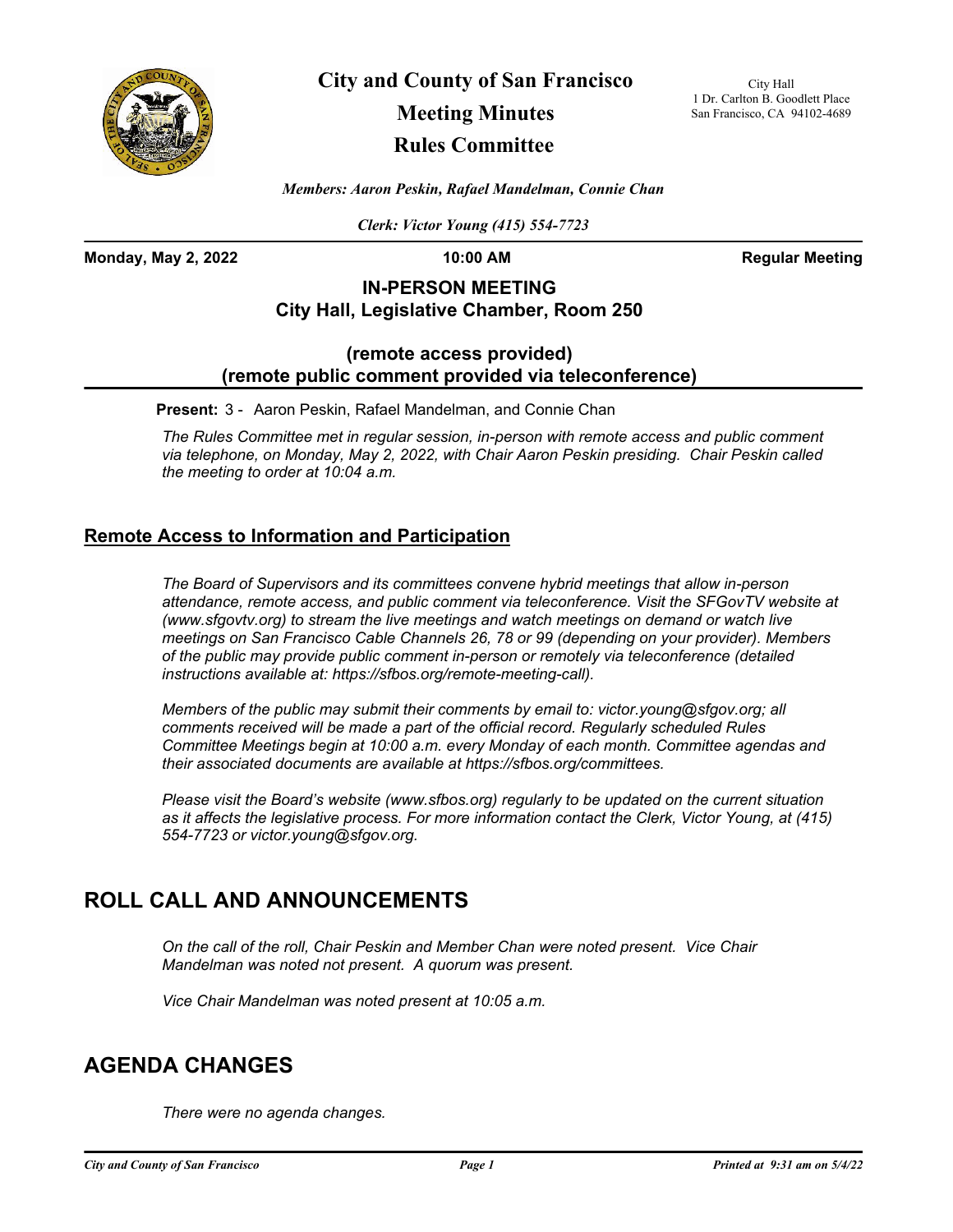## **COMMUNICATIONS**

*Victor Young, Rules Committee Clerk, instructed members of the public, when general public comment is called, to contribute live comments for up to two minutes by dialing the provided telephone number. When connected, they will receive another prompt to dial \* 3 to be added to the queue to speak. Make sure to call from a quiet location, speak clearly and slowly, and turn*  down your television or radio. Written comments may be submitted through email *(victor.young@sfgov.org) or the U.S. Postal Service at City Hall, 1 Dr. Carlton B. Goodlett Place, Room 244, San Francisco, CA 94102.*

## **REGULAR AGENDA**

### **211120 [Hearing - Board of Appeals Actions Investigation] Sponsors: Walton; Peskin, Ronen, Chan and Preston**

Hearing to exercise the Board of Supervisors' unlimited power of inquiry in the pursuit of information on the potential failure to disclose conflicts of interest in the actions of Board of Appeals Member, Darryl Honda; and requesting Board Member Honda to report.

10/19/21; RECEIVED AND ASSIGNED to Government Audit and Oversight Committee.

10/25/21; REFERRED TO DEPARTMENT. Referred to Darryl Honda for informational purposes.

12/08/21; TRANSFERRED to Rules Committee.

12/13/21; CONTINUED TO CALL OF THE CHAIR. Heard in Committee. Speakers: Supervisor Shamann Walton (Board of Supervisors); Darryl Honda; provided an overview and responded to questions raised throughout the discussion. Scott Sanchez; Shauna Mattlin; spoke on various concerns relating to the hearing matter.

01/10/22; CONTINUED TO CALL OF THE CHAIR. Heard in Committee. Speakers: President Shamann Walton (Board of Supervisors); James Sutton (Attorney for Darryl Honda); Darryl Honda; provided an overview and responded to questions raised throughout the discussion. Francisco DaCosta; David Pilpel; spoke on various concerns relating to the hearing matter.

*Heard in Committee. Speakers: Darryl Honda, Member (Board of Appeals); James Sutton (Attorney for Mr. Honda); provided an overview and responded to questions raised throughout the discussion. Jerry Dratler; Speaker; spoke on various concerns relating to the hearing matter.*

### **Chair Peskin moved that this Hearing be CONTINUED TO CALL OF THE CHAIR. The motion carried by the following vote:**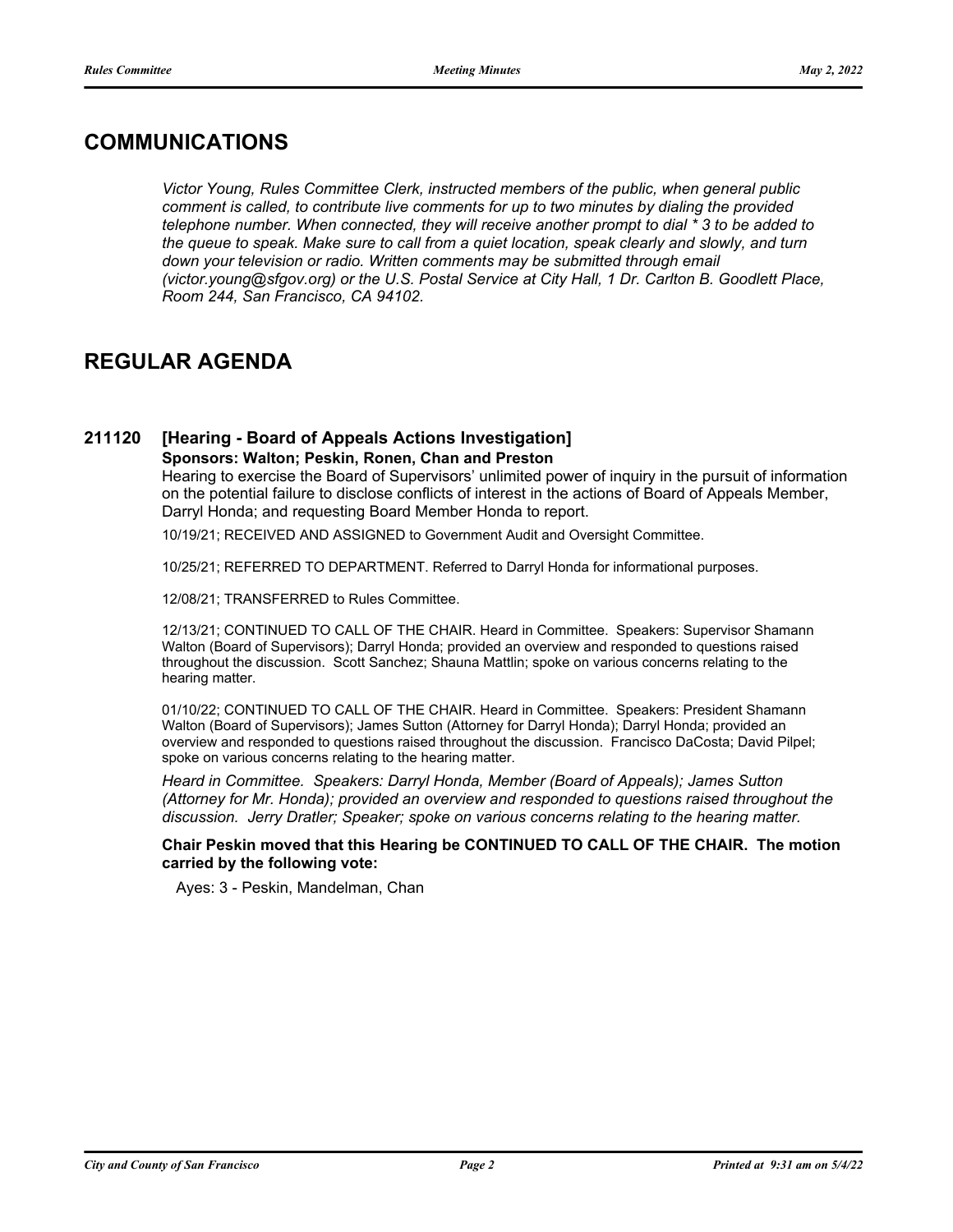### **220425 [Appointments, Behavioral Health Commission - Lisa Wynn and Liza Murawski]**

Hearing to consider appointing one member, term ending January 1, 2023, two members, terms ending January 1, 2024, and one member, term ending January 1, 2025, to the Behavioral Health Commission. (Rules Committee)

Vacant Seat 13, must be a Consumer, a Family Member of a Consumer, a Child Advocate, an Older Adult Advocate, a Mental Health Professional, or a representative of the public interest for the unexpired portion of a three-year term ending January 1, 2023.

Seat 14, succeeding Marcus Dancer (resigned) must be a Consumer, a Family Member of a Consumer, a Child Advocate, an Older Adult Advocate, a Mental Health Professional, or a representative of the public interest for the unexpired portion of a three-year term ending January 1, 2024.

Seat 15, succeeding Ulash Thakore-Dunlap (Mental Health Professional), term expired, must be a Consumer, a Family Member of a Consumer, a Child Advocate, an Older Adult Advocate, a Mental Health Professional, or a representative of the public interest for a three-year term ending January 1, 2025.

Seat 16, succeeding Idell Wilson, term expired, must be a Consumer, a Family Member of a Consumer, a Child Advocate, an Older Adult Advocate, a Mental Health Professional, or a representative of the public interest for the unexpired portion of a three-year term ending January 1, 2024.

04/18/22; RECEIVED AND ASSIGNED to Rules Committee.

*Heard in Committee. Speakers: Liza Murawski (consumer and mental health); Lisa Wynn; spoke on their qualifications and answered questions raised throughout the discussion. Geffrey Grier (Behavior Health Commission); provided an overview and responded to questions raised throughout the discussion. Chris Branton; Jordan Davis; Simon Deloria; Michael Posey; Anette; John. Ritz; spoke in support of the appointment of various applicants.*

*Lisa Wynn, seat 13, recommended. Liza Murawski, seat 14, recommended.*

### **PREPARED IN COMMITTEE AS A MOTION**

Motion appointing Lisa Wynn, term ending January 1, 2023, and Liza Murawski, term ending January 1, 2024, to the Behavioral Health Commission. (Rules Committee)

Lisa Wynn, seat 13, initial appointment, must be a Consumer, a Family Member of a Consumer, a Child Advocate, an Older Adult Advocate, a Mental Health Professional, or a representative of the public interest for the unexpired portion of a three-year term ending January 1, 2023;

Liza Murawski, seat 14, succeeding Marcus Dancer (resigned), must be a Consumer, a Family Member of a Consumer, a Child Advocate, an Older Adult Advocate, a Mental Health Professional, or a representative of the public interest for the unexpired portion of a three-year term ending January 1, 2024.

### **Member Chan moved that this Motion be RECOMMENDED. The motion carried by the following vote:**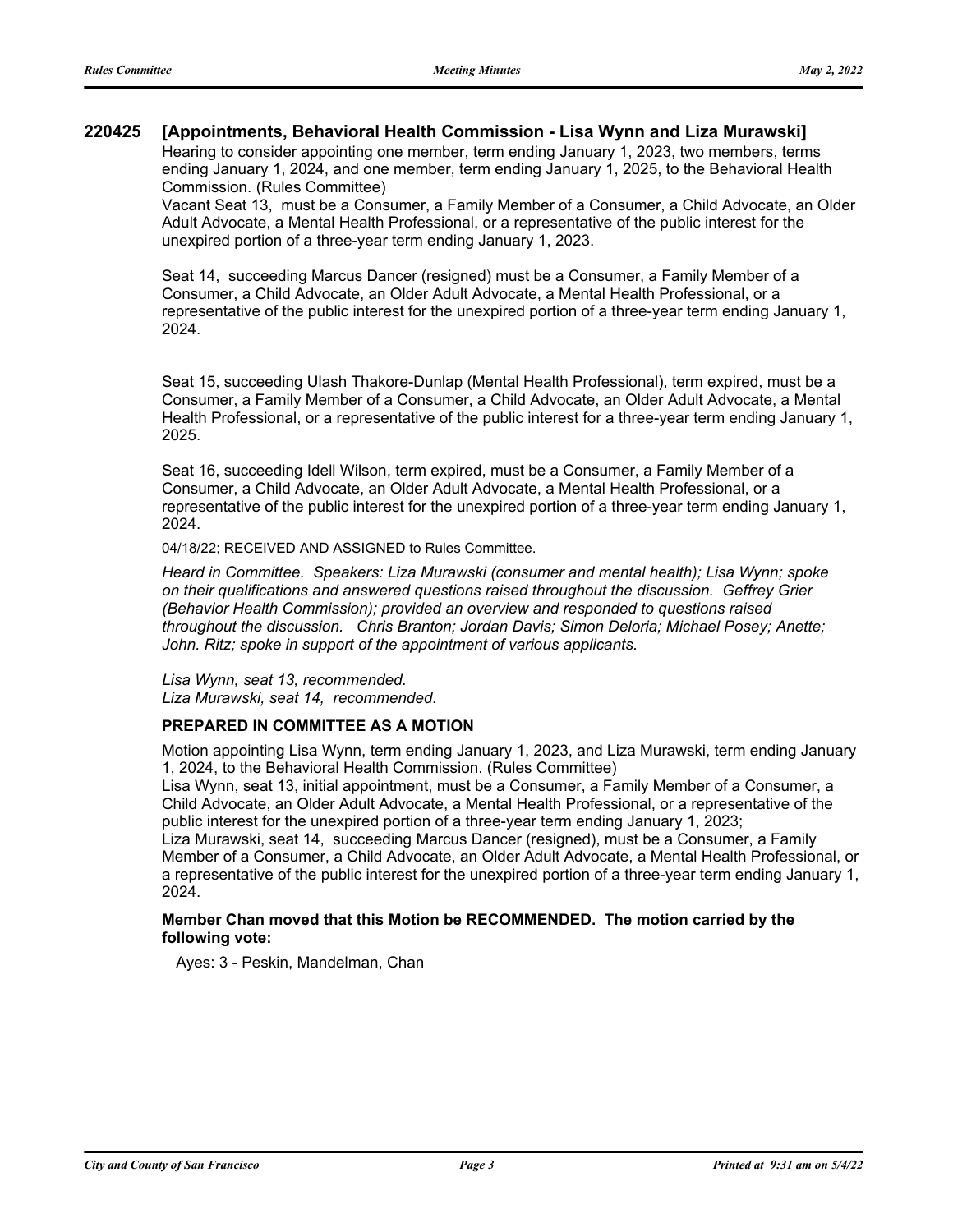### **220424 [Appointment, Sunshine Ordinance Task Force - Jennifer Wong]**

Hearing to consider appointing one member, terms ending April 27, 2024, to the Sunshine Ordinance Task Force. (Rules Committee)

Seat 5, succeeding Jennifer Wong, term expiring April 27, 2022, must be nominated by the local chapter of the League of Women Voters, for a two-year term ending April 27, 2024.

04/18/22; RECEIVED AND ASSIGNED to Rules Committee.

*Heard in Committee. Speaker: Jennifer Wong; spoke on their qualifications and answered questions raised throughout the discussion.*

*Jennifer Wong, seat 5, recommended.*

### **PREPARED IN COMMITTEE AS A MOTION**

Motion appointing Jennifer Wong, term expiring April 27, 2024, to the Sunshine Ordinance Task Force. (Rules Committee)

Jennifer Wong, seat 5, succeeding themself, term expired, must be nominated by the local chapter of the League of Women Voters, for a two-year term ending April 27, 2024.

### **Chair Peskin moved that this Hearing be RECOMMENDED. The motion carried by the following vote:**

Ayes: 3 - Peskin, Mandelman, Chan

*Chair Peskin requested that File Nos. 220476, 220477, and 220478 be called and heard together.*

#### **[Mayoral Reappointment, Treasure Island Development Authority Board of Directors - V. Fei Tsen] 220476**

Motion approving/rejecting the Mayor's nomination for reappointment of V. Fei Tsen to the Treasure Island Development Authority Board of Directors, for a term ending February 26, 2026. (Clerk of the Board)

(Pursuant to the Treasure Island Conversion Act of 1997, appointments of Directors who are City Officers are effective upon the approval of a majority vote (six votes) of the Board of Supervisors. Transmittal Date: April 25, 2022.)

04/26/22; RECEIVED AND ASSIGNED to Rules Committee.

*Heard in Committee. Speakers: V. Fei Tsen; LaShawndra Price-Breston; Linda Richardson; spoke on their qualifications and answered questions raised throughout the discussion. Joyce Barnstrum; Neil Anns; Jim Salinas; Dr. Veronica Honeycut; spoke in support of the reappointment of various applicants.*

### **Chair Peskin moved that this Motion be AMENDED, AN AMENDMENT OF THE WHOLE BEARING NEW TITLE, by striking the word 'rejecting' throughout the legislation and adding other clarifying and conforming changes. The motion carried by the following vote:**

Ayes: 3 - Peskin, Mandelman, Chan

Motion approving the Mayor's nomination for reappointment of V. Fei Tsen to the Treasure Island Development Authority Board of Directors, for a term ending February 26, 2026. (Clerk of the Board) (Pursuant to the Treasure Island Conversion Act of 1997, appointments of Directors who are City Officers are effective upon the approval of a majority vote (six votes) of the Board of Supervisors. Transmittal Date: April 25, 2022.)

### **Chair Peskin moved that this Motion be RECOMMENDED AS AMENDED. The motion carried by the following vote:**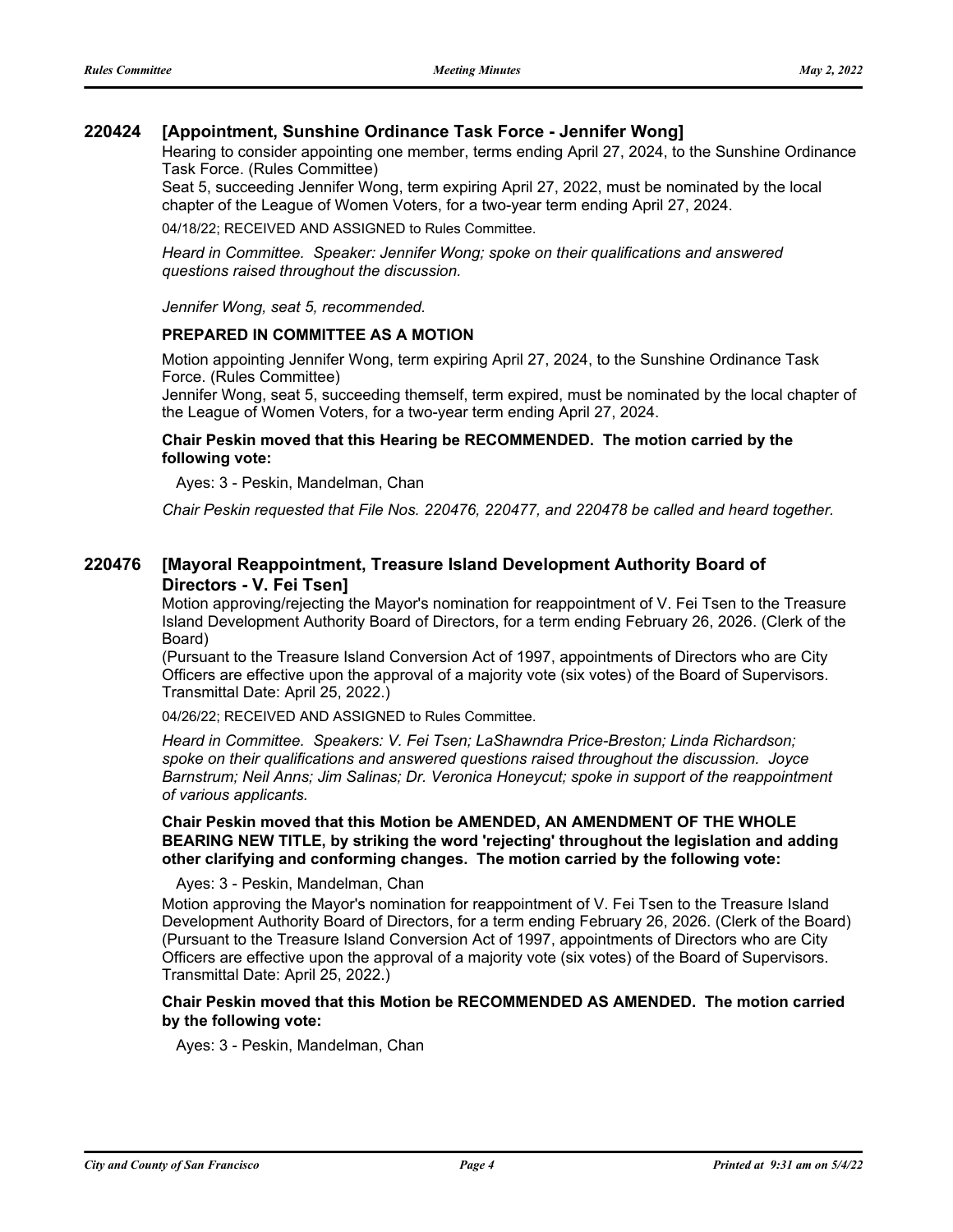#### **[Mayoral Reappointment, Treasure Island Development Authority Board of Directors - LaShawndra Price-Breston] 220477**

Motion approving/rejecting the Mayor's nomination for reappointment of LaShawndra Price-Breston to the Treasure Island Development Authority Board of Directors, for a term ending April 28, 2026. (Clerk of the Board)

(Pursuant to the Treasure Island Conversion Act of 1997, appointments of Directors who are not City Officers are effective upon the approval of a majority vote (6 votes) of the Board of Supervisors. Transmittal Date: April 25, 2022.)

04/26/22; RECEIVED AND ASSIGNED to Rules Committee.

*Heard in Committee. Speakers: V. Fei Tsen; LaShawndra Price-Breston; Linda Richardson; spoke on their qualifications and answered questions raised throughout the discussion. Joyce Barnstrum; Neil Anns; Jim Salinas; Dr. Veronica Honeycut; spoke in support of the reappointment of various applicants.*

### **Chair Peskin moved that this Motion be AMENDED, AN AMENDMENT OF THE WHOLE BEARING NEW TITLE, by striking the word 'rejecting' throughout the legislation and adding other clarifying and conforming changes. The motion carried by the following vote:**

Ayes: 3 - Peskin, Mandelman, Chan

Motion approving the Mayor's nomination for reappointment of LaShawndra Price-Breston to the Treasure Island Development Authority Board of Directors, for a term ending April 28, 2026. (Clerk of the Board)

(Pursuant to the Treasure Island Conversion Act of 1997, appointments of Directors who are City Officers are effective upon the approval of a majority vote (six votes) of the Board of Supervisors. Transmittal Date: April 25, 2022.)

### **Chair Peskin moved that this Motion be RECOMMENDED AS AMENDED. The motion carried by the following vote:**

Ayes: 3 - Peskin, Mandelman, Chan

#### **[Mayoral Reappointment, Treasure Island Development Authority Board of Directors - Linda Richardson] 220478**

Motion approving/rejecting the Mayor's nomination for reappointment of Linda Richardson to the Treasure Island Development Authority Board of Directors, for a term ending April 28, 2026. (Clerk of the Board)

(Pursuant to the Treasure Island Conversion Act of 1997, appointments of Directors who are City Officers are effective upon the approval of a majority vote (six votes) of the Board of Supervisors. Transmittal Date: April 25, 2022.)

04/26/22; RECEIVED AND ASSIGNED to Rules Committee.

*Heard in Committee. Speakers: V. Fei Tsen; LaShawndra Price-Breston; Linda Richardson; spoke on their qualifications and answered questions raised throughout the discussion. Joyce Barnstrum; Neil Anns; Jim Salinas; Dr. Veronica Honeycut; spoke in support of the reappointment of various applicants.*

**Chair Peskin moved that this Motion be AMENDED, AN AMENDMENT OF THE WHOLE BEARING NEW TITLE, by striking the word 'rejecting' throughout the legislation and adding other clarifying and conforming changes. The motion carried by the following vote:**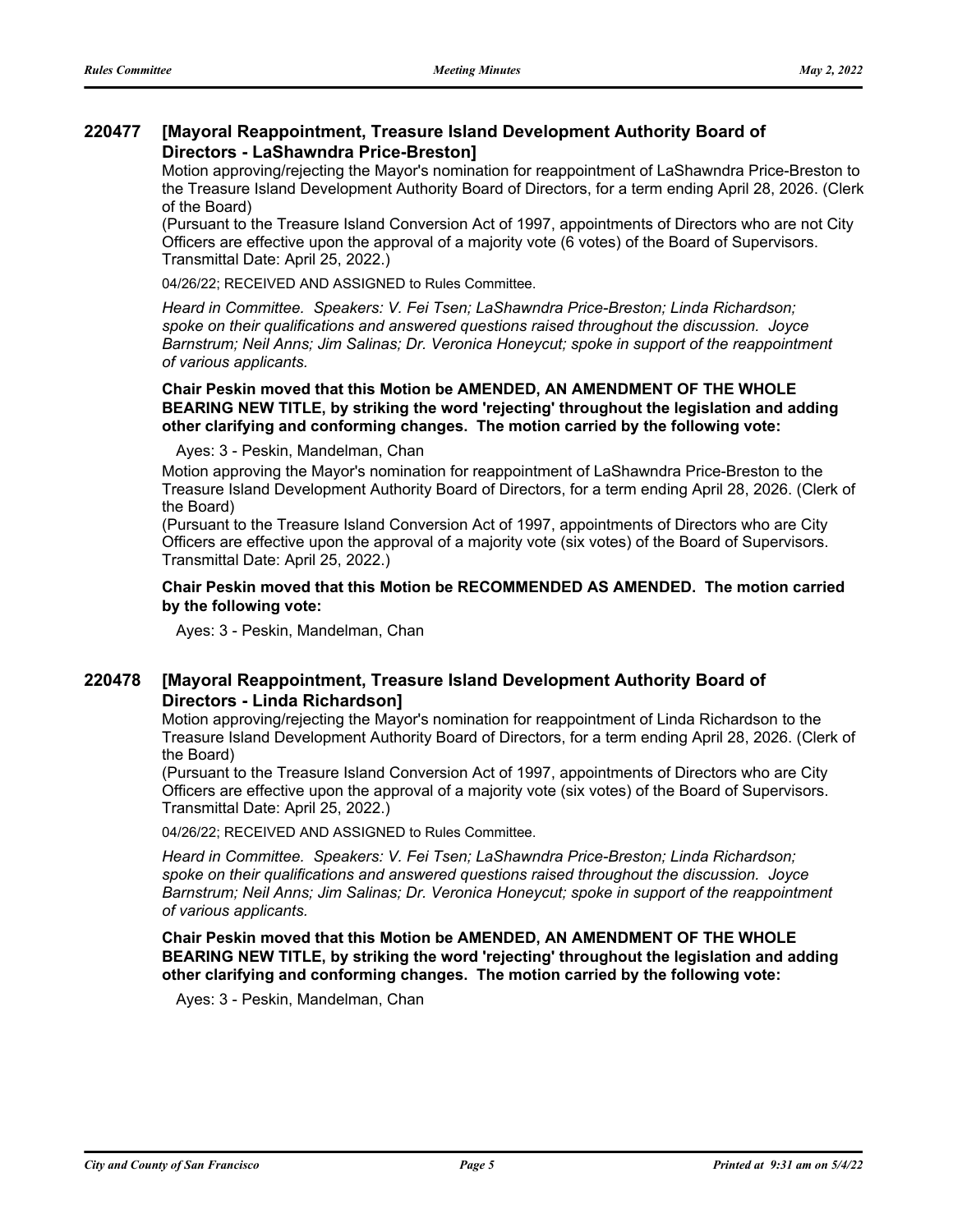Motion approving the Mayor's nomination for reappointment of Linda Richardson to the Treasure Island Development Authority Board of Directors, for a term ending April 28, 2026. (Clerk of the Board) (Pursuant to the Treasure Island Conversion Act of 1997, appointments of Directors who are City Officers are effective upon the approval of a majority vote (six votes) of the Board of Supervisors. Transmittal Date: April 25, 2022.)

### **Chair Peskin moved that this Motion be RECOMMENDED AS AMENDED. The motion carried by the following vote:**

Ayes: 3 - Peskin, Mandelman, Chan

*Chair Peskin requested that File Nos. 220479 and 220480 be called and heard together.*

### **220479 [Mayoral Reappointment, Police Commission - Larry Yee]**

Motion approving/rejecting the Mayor's nomination for the reappointment of Larry Yee to the Police Commission, for a term ending April 30, 2026. (Clerk of the Board) (Charter, Section 4.109, provides that this nomination is subject to approval by the Board of Supervisors and shall be the subject of a public hearing and vote within 60 days from the date the nomination is transmitted to the Clerk of the Board. If the Board fails to act on the nomination within 60 days from the date the nomination is transmitted to the Clerk, then the nominee shall be deemed

approved. Transmittal dates: April 26, 2022.)

04/26/22; RECEIVED AND ASSIGNED to Rules Committee.

*Heard in Committee. Speakers: Max Carter Oberstone; Larry Yee; spoke on their qualifications and answered questions raised throughout the discussion. Wilson Chiu (Chinese American Democratic Club); Speaker; Hazel Lee; spoke in support of the reappointment of various applicants. Francisco DaCosta; Speaker; spoke against the reappointment of various applicants.*

### **Chair Peskin moved that this Motion be AMENDED, AN AMENDMENT OF THE WHOLE BEARING NEW TITLE, by striking the word 'rejecting' throughout the legislation and adding other clarifying and conforming changes. The motion carried by the following vote:**

Ayes: 3 - Peskin, Mandelman, Chan

Motion approving the Mayor's nomination for the reappointment of Larry Yee to the Police Commission, for a term ending April 30, 2026. (Clerk of the Board)

(Charter, Section 4.109, provides that this nomination is subject to approval by the Board of Supervisors and shall be the subject of a public hearing and vote within 60 days from the date the nomination is transmitted to the Clerk of the Board. If the Board fails to act on the nomination within 60 days from the date the nomination is transmitted to the Clerk, then the nominee shall be deemed approved. Transmittal dates: April 26, 2022.)

### **Chair Peskin moved that this Motion be RECOMMENDED AS AMENDED AS A COMMITTEE REPORT. The motion carried by the following vote:**